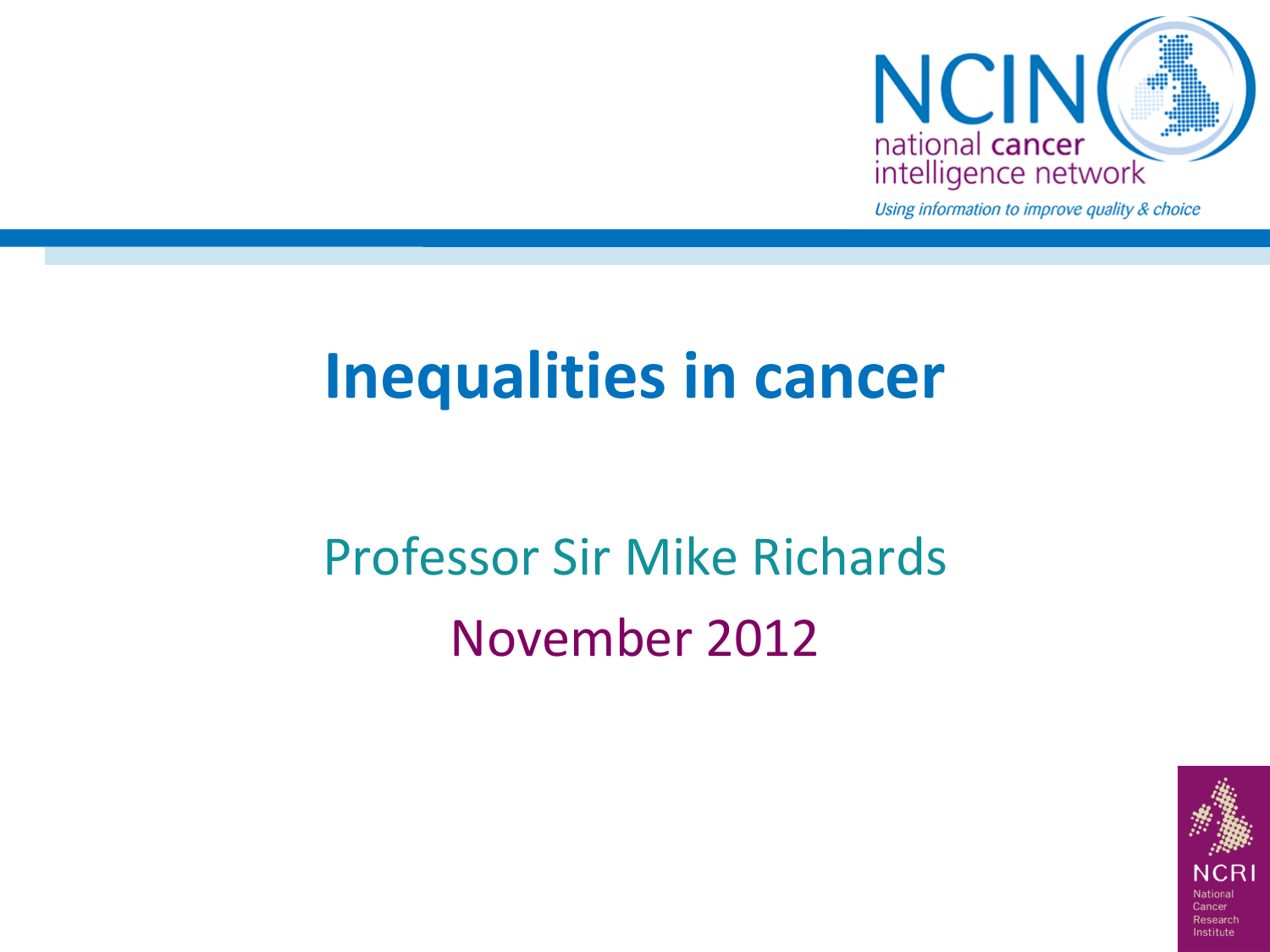# **Inequalities in cancer are complex**



- There are several groups to consider (eg. Race/Ethnicity, age, gender, disability, religion, sexual orientation, deprivation etc.)
- There are several outcomes of interest (eg. Incidence, survival, mortality, quality of life, patient experience etc.)
- **There are several possible explanatory variables (eg. smoking,** obesity, late diagnosis, treatment etc.)
- There are variations between cancers (eg. lung vs. breast).
- Complete data are not available on all variables though data collection is improving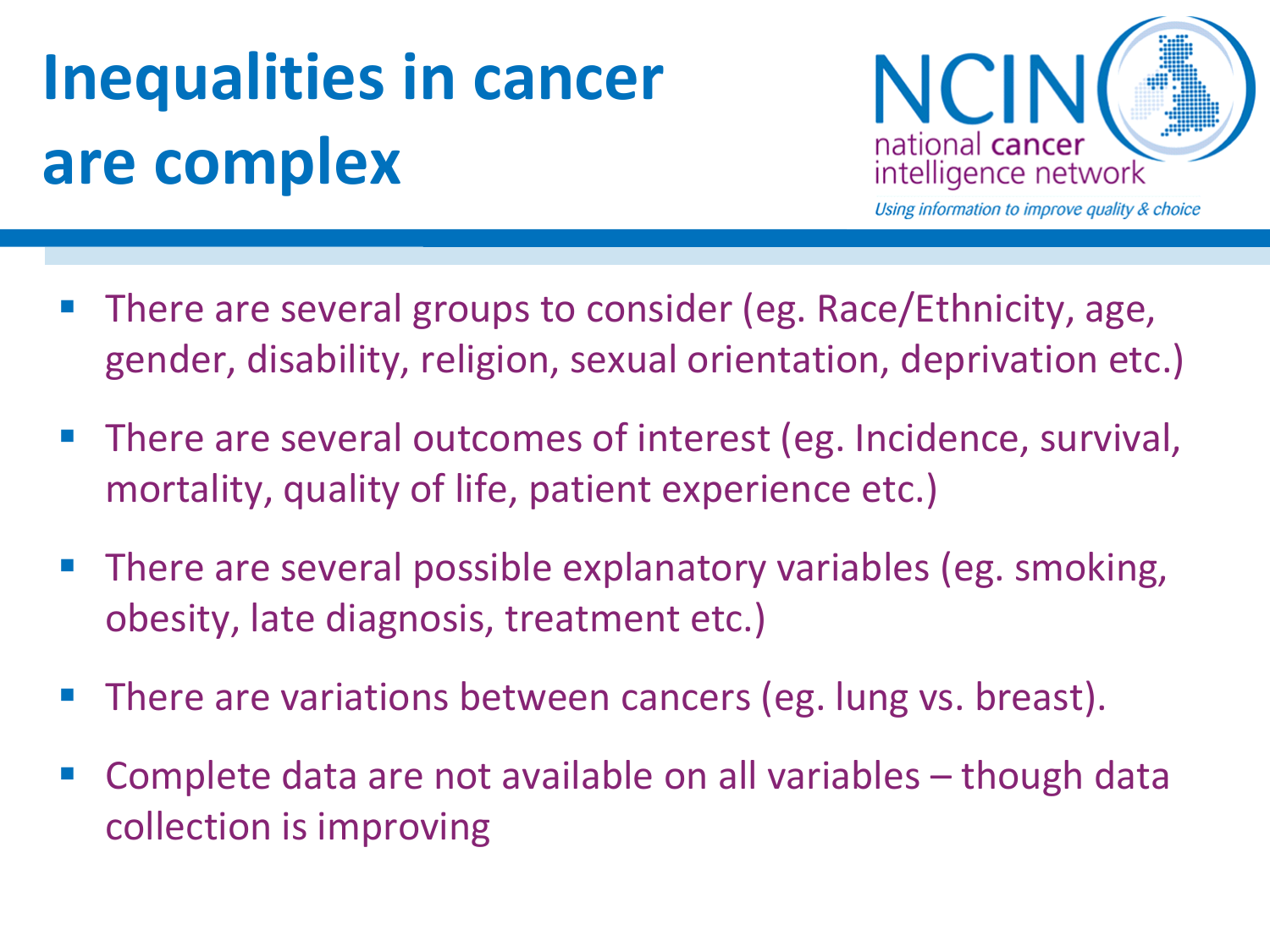## **Improved our knowledge of inequalities in cancer**



- Through data linkage, cancer registries and LSHTM can provide information on:
	- Incidence, mortality, survival, treatment etc.
	- By age, gender, deprivation, ethnic group
	- For all cancers (although limited by incidence)
- Cancer Patient Experience Survey provides information about experiences of services by other factors (e.g. sexual orientation) provided directly by respondents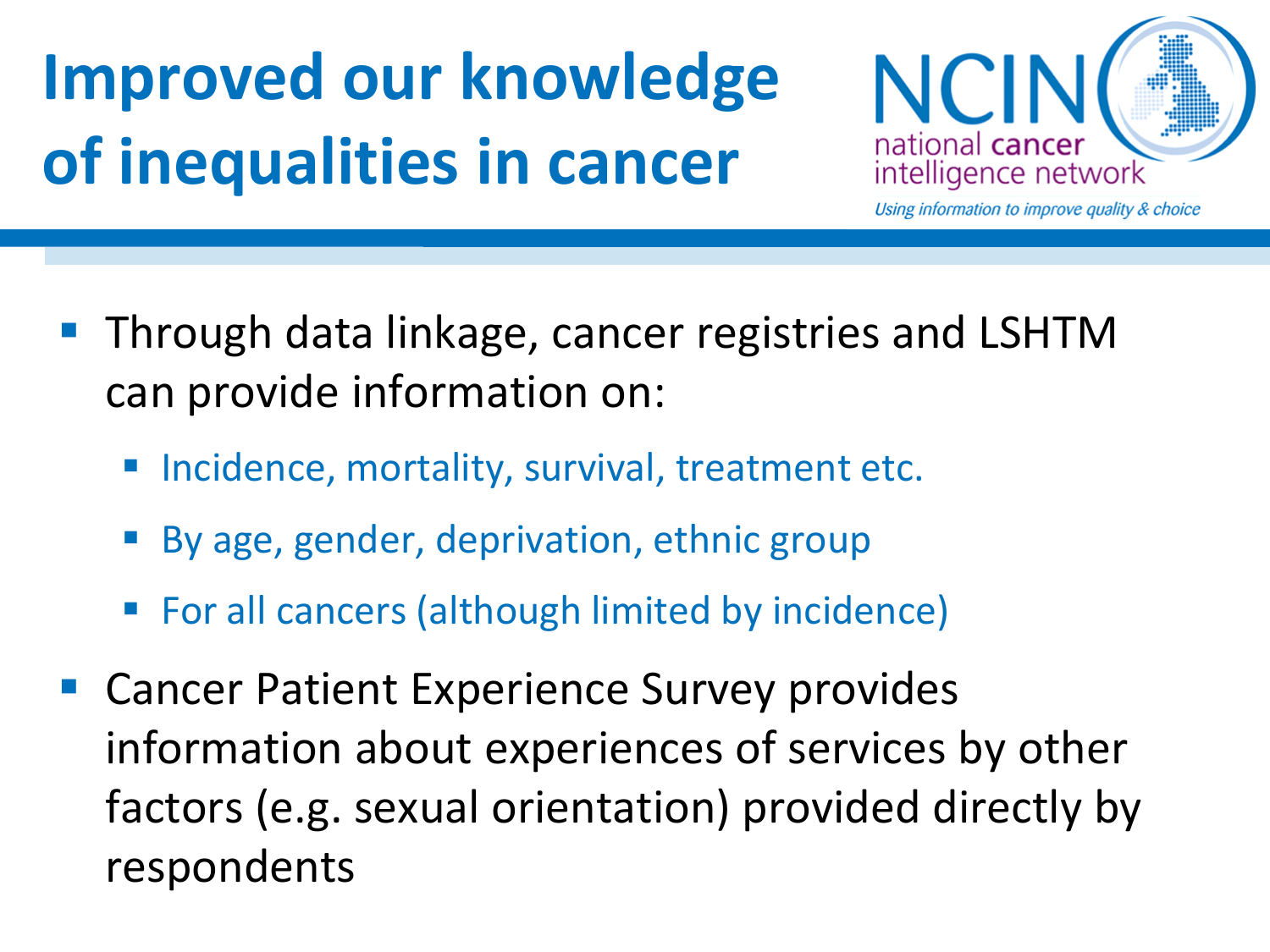## **Incidence - Ethnicity**



Using information to improve quality & choice

### Ethnicity:

- Many cancers lower in BME groups
- Higher incidence of prostate cancer in Black ethnic group and Hepatocelluolar cancer
- **Higher incidence of stomach and liver cancers and myeloma** in Black ethnic group aged over 65
- Higher incidence of Liver cancer in Asian ethnic group
- Breast cancer in the Black ethnic group occurs at a younger age, they are less likely to be screen-detected and they have worse prognosis tumours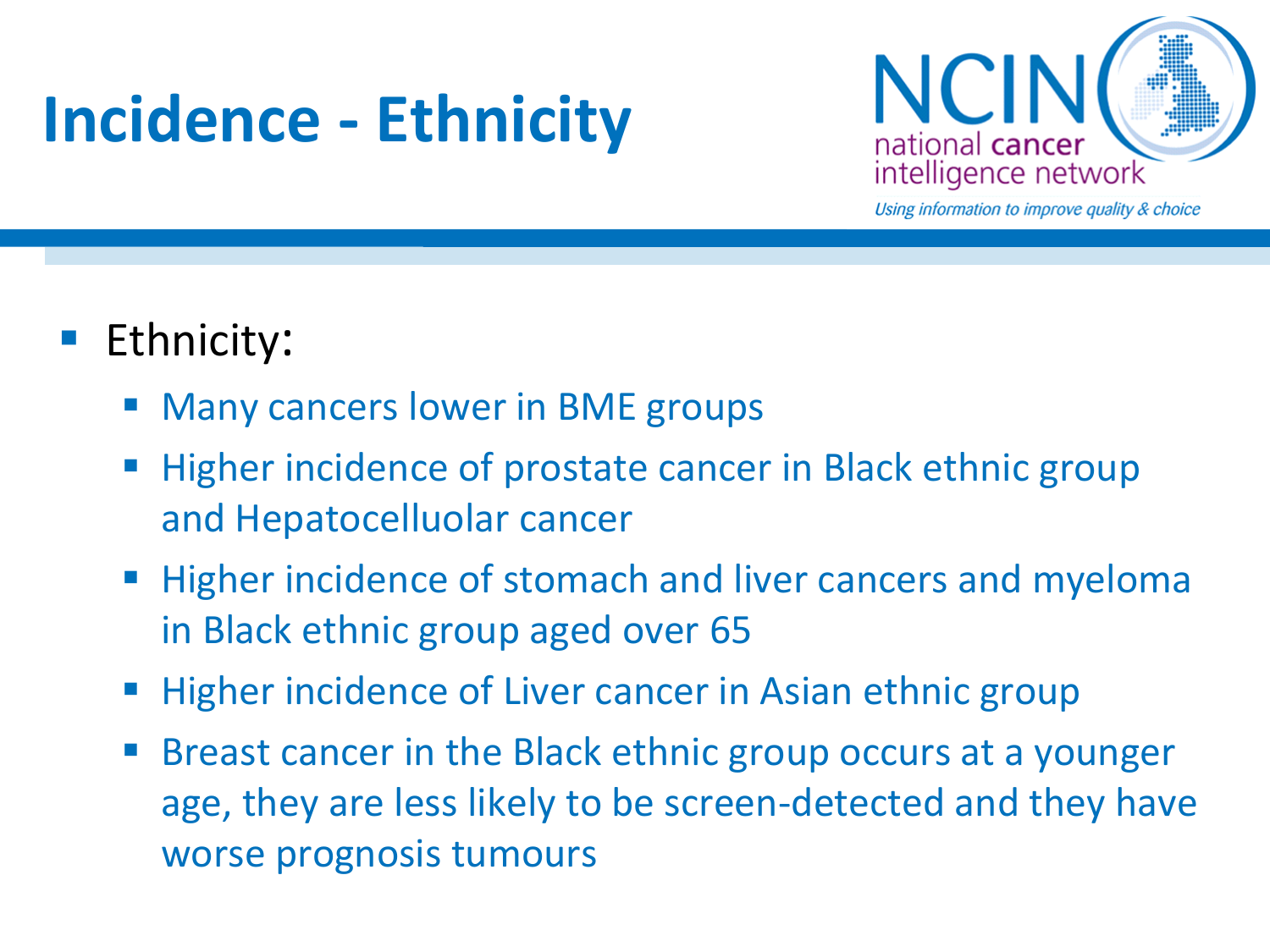



### All Cancers Excluding Non-Melanoma Skin Cancer (C00-C97 excl. C44): 2007-2009



**CANCER RESEARCH**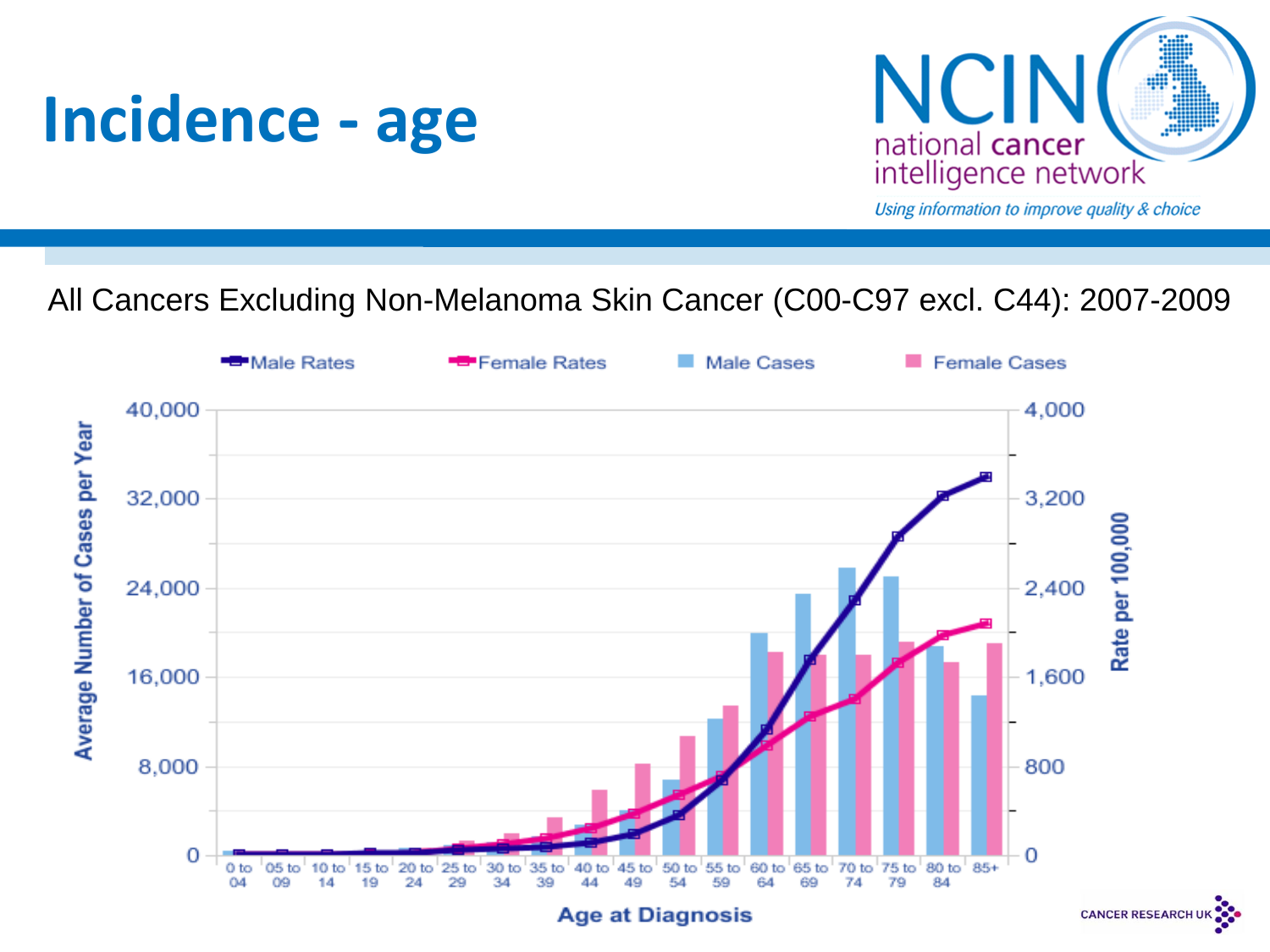



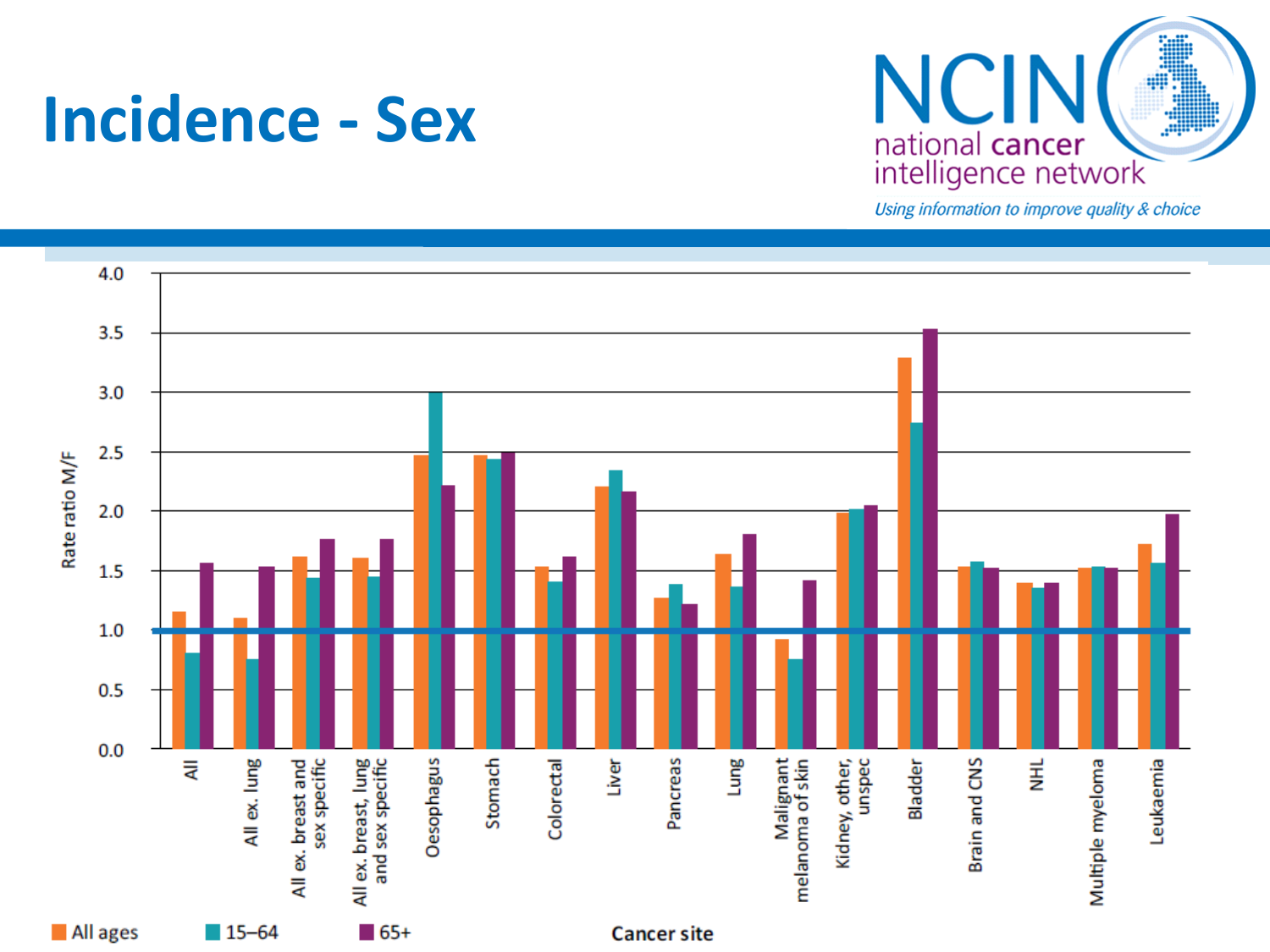## **Incidence - Deprivation**



Using information to improve quality & choice



Lung cancer incidence increases with deprivation. This is also seen in cervical, liver, stomach, kidney, bladder, colorectal (m), pancreatic, mesothelioma (f) and some head and neck cancers

Breast cancer decreases with deprivation. This is also seen in malignant melanoma, prostate, testicular, brain (m), NHL (m) and Myeloma (m)

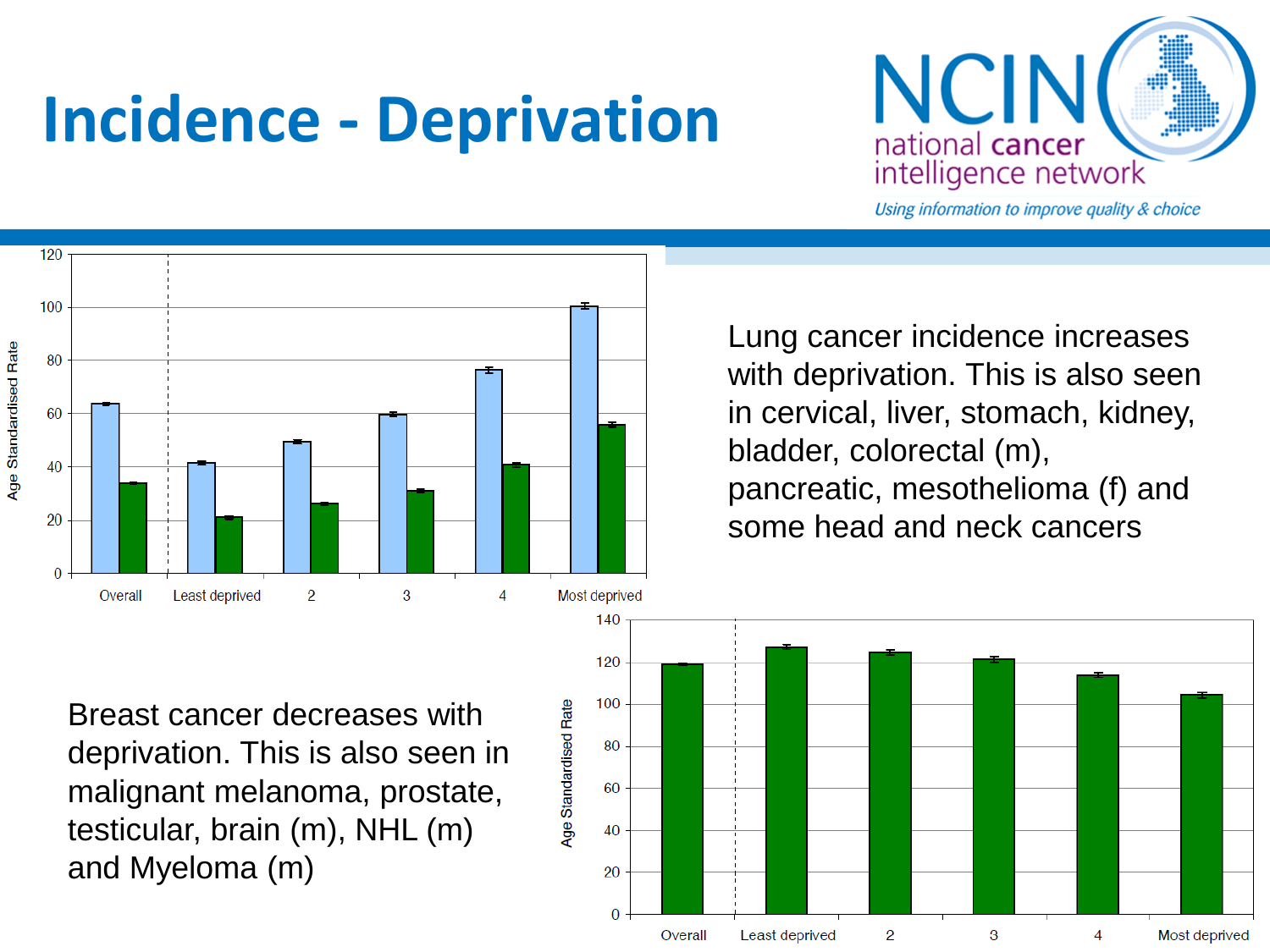### **Mortality - age**



Using information to improve quality & choice

#### All Cancers (C00-C97): 2007-2009

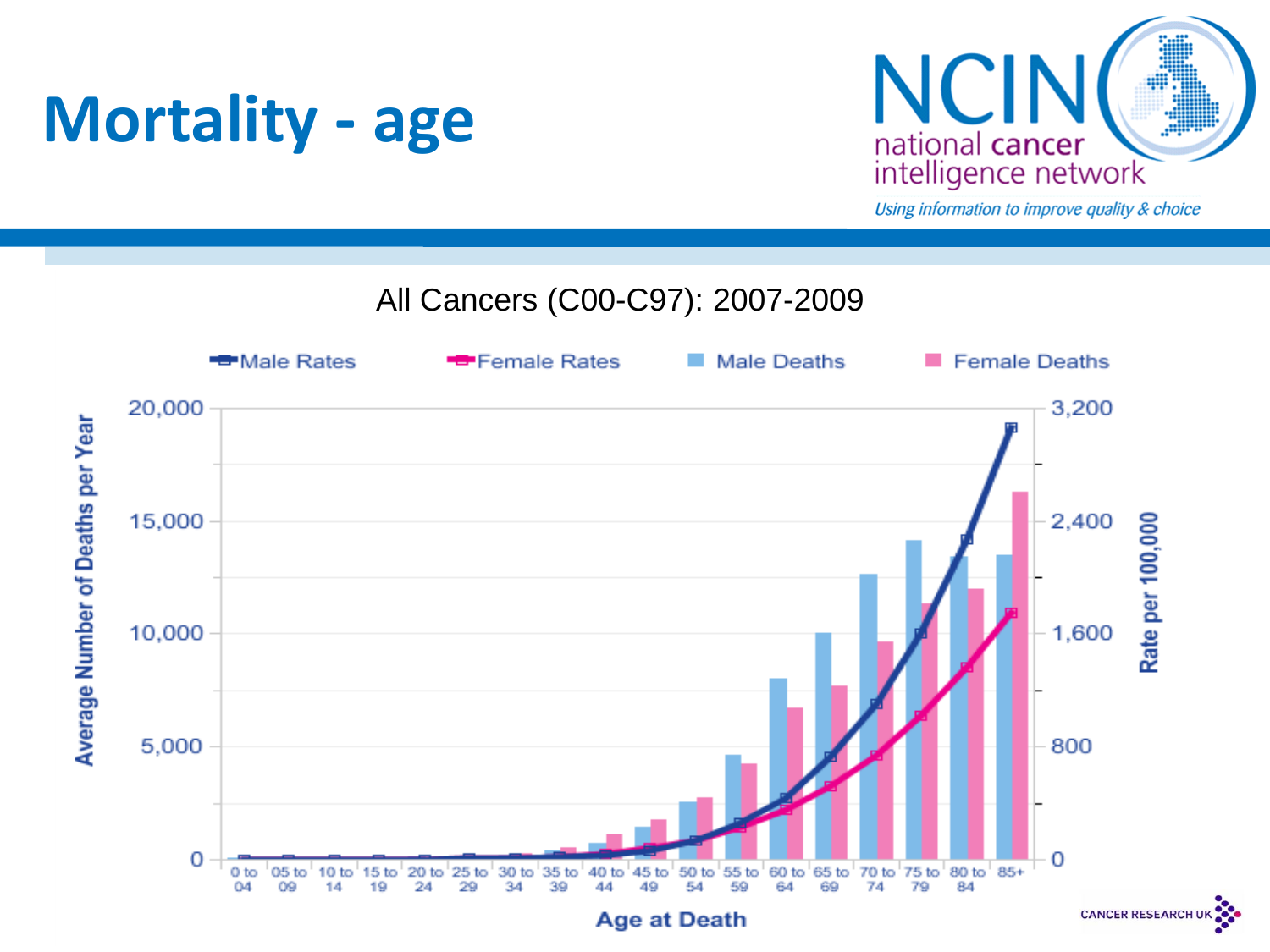### **Mortality - sex**



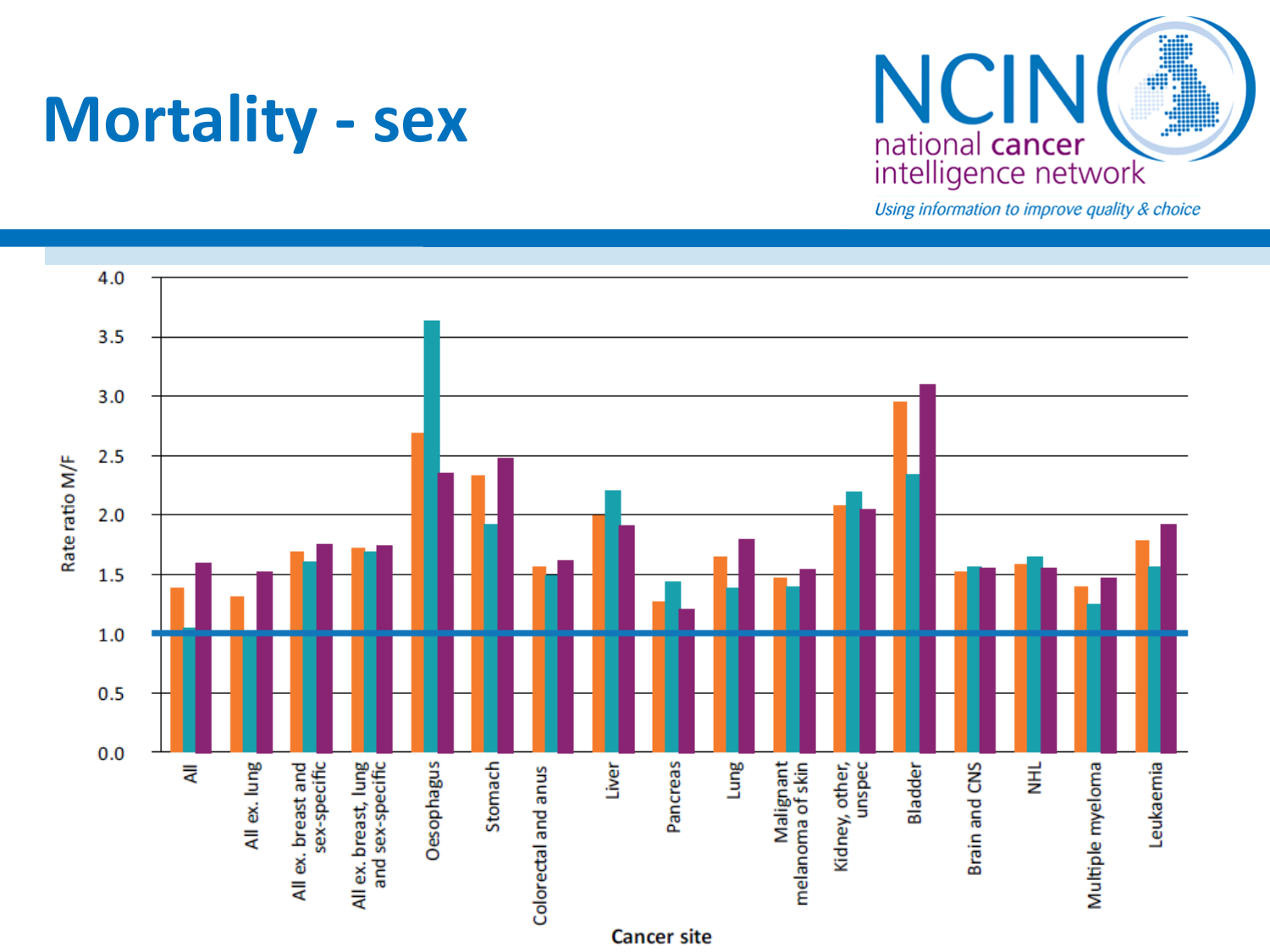## **Mortality - deprivation**



Using information to improve quality & choice

#### 30 day post-operative mortality by deprivation quintile – colorectal cancer

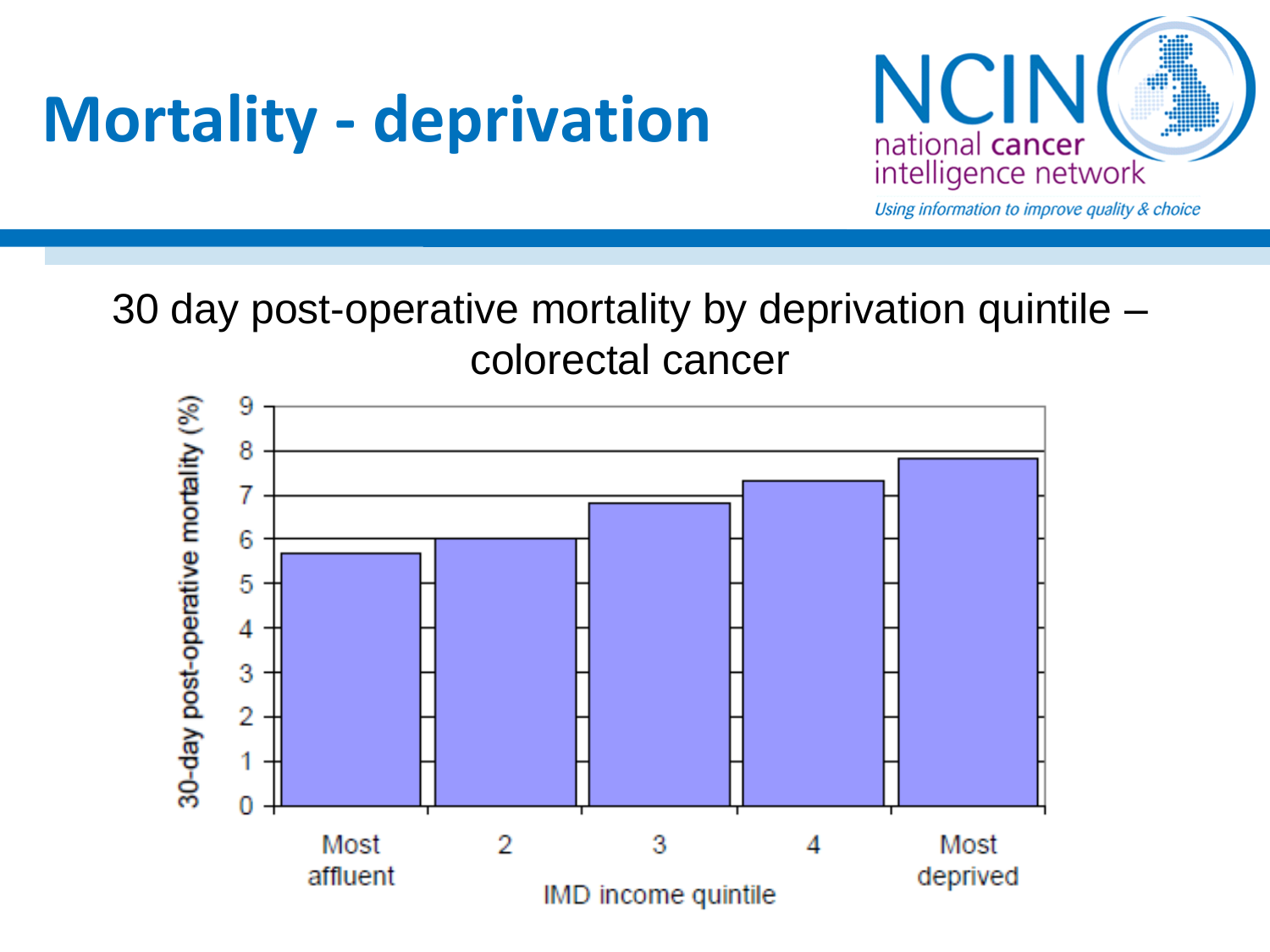## **Emergency presentations – NCIN why are they important?**



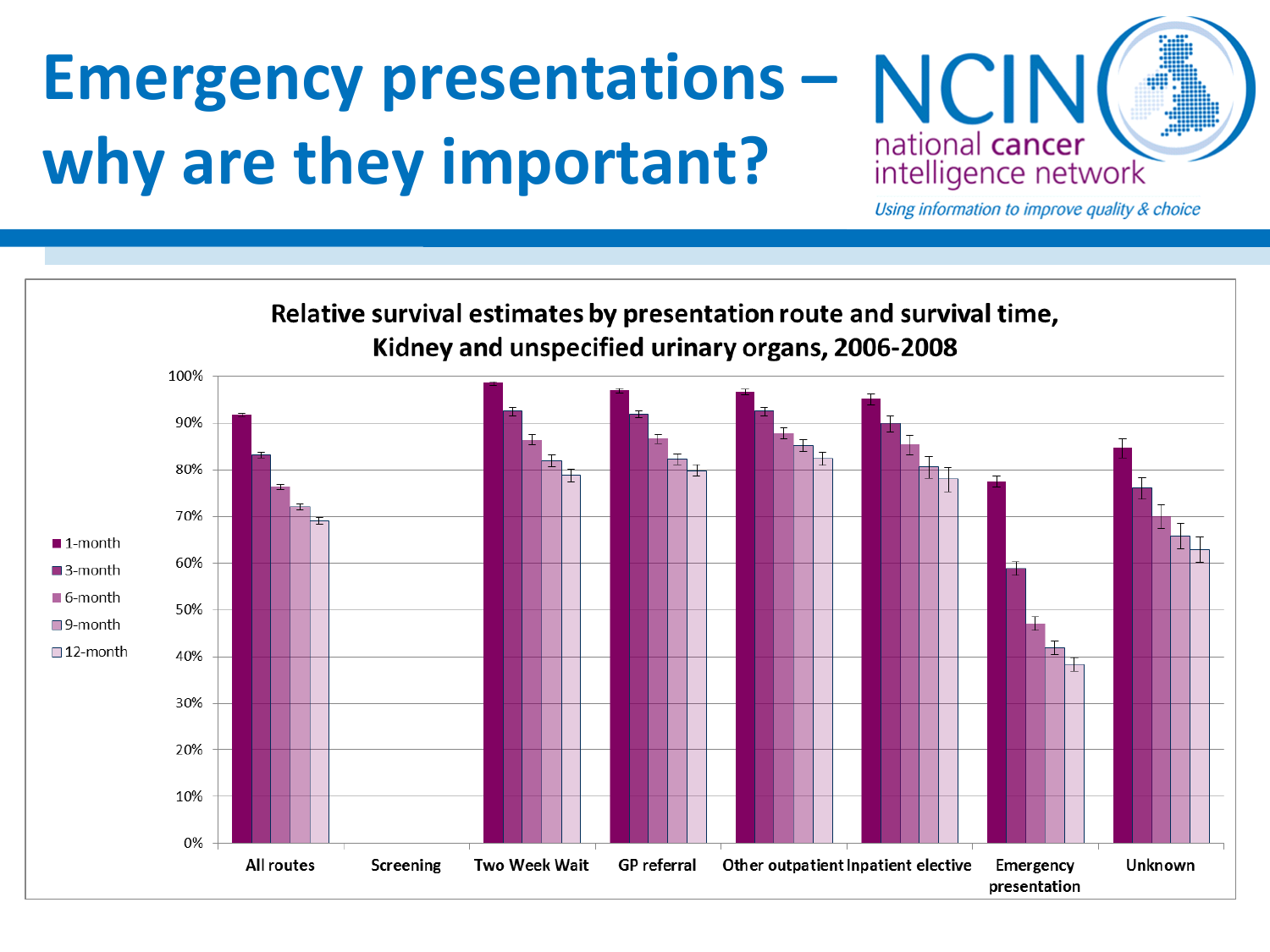## **Emergency Presentations - age**



| <b>Colorectal</b> |                     | detected<br>Screen | Week<br>Wait<br><b>Two</b> | referra<br>$\mathbf{e}$ | Outpatient<br>Other | Inpatient<br>Elective | presentation<br>Emergency | Certificate<br>Death<br>Only | Unknown   | ৳<br>Number<br>cases |  |
|-------------------|---------------------|--------------------|----------------------------|-------------------------|---------------------|-----------------------|---------------------------|------------------------------|-----------|----------------------|--|
|                   | Under 50            |                    | <b>17%</b>                 | 23%                     | <b>11%</b>          | 13%                   | 25%                       | 0%                           | 10%       | 4,579                |  |
|                   | Confidence interval |                    | 19%<br>16%                 | 24%<br>22%              | 12%<br>10%          | 12%<br>14%            | 24%<br>27%                | 0%<br>1%                     | 9%<br>11% |                      |  |
|                   | 50-59               | 0%                 | 28%                        | 22%                     | 8%<br>12%           |                       | 20%                       | 0%                           | 9%        | 9,912                |  |
|                   | Confidence interval | 0%<br>0%           | 29%<br>27%                 | 23%<br>21%              | 8%<br>9%            | 11%<br>12%            | 19%<br>21%                | 0%<br>0%                     | 9%<br>10% |                      |  |
|                   | 60-69               | 8%                 | 29%                        | 19%                     | 8%                  | 9%                    | 19%                       | 0%                           | 6%        | 22,317               |  |
|                   | Confidence interval | 8%<br>8%           | 29%<br>30%                 | 19%<br>20%              | 8%<br>9%            | 9%<br>10%             | 18%<br>19%                | 0%<br>0%                     | 6%<br>6%  |                      |  |
| 2006-2008         | 70-79               | 1%                 | 30%                        | 22%                     | 10%                 | 9%                    | 24%                       | 0%                           | 4%        | 29,295               |  |
|                   | Confidence interval | 1%<br>1%           | 30%<br>31%                 | 21%<br>22%              | 10%<br>10%          | 9%<br>8%              | 24%<br>25%                | 0%<br>1%                     | 4%<br>5%  |                      |  |
|                   | 80-84               | 0%                 | 26%                        | 20%                     | 9%                  | 7%                    | 32%                       | 1%                           | 5%        | 13,405               |  |
|                   | Confidence interval | 0%<br>0%           | 25%<br>27%                 | 21%<br>19%              | 9%<br>10%           | 7%<br>8%              | 31%<br>33%                | 1%<br>1%                     | 4%<br>5%  |                      |  |
|                   | $85+$               | 0%                 | 19%                        | 17%                     | 7%                  | 6%                    |                           | 2%                           | 6%        | 11,908               |  |
|                   | Confidence interval | 0%<br>0%           | 20%<br>18%                 | 16%<br>17%              | 7%<br>6%            | 6%<br>6%              | 42%<br>44%                | 2%<br>3%                     | 6%<br>7%  |                      |  |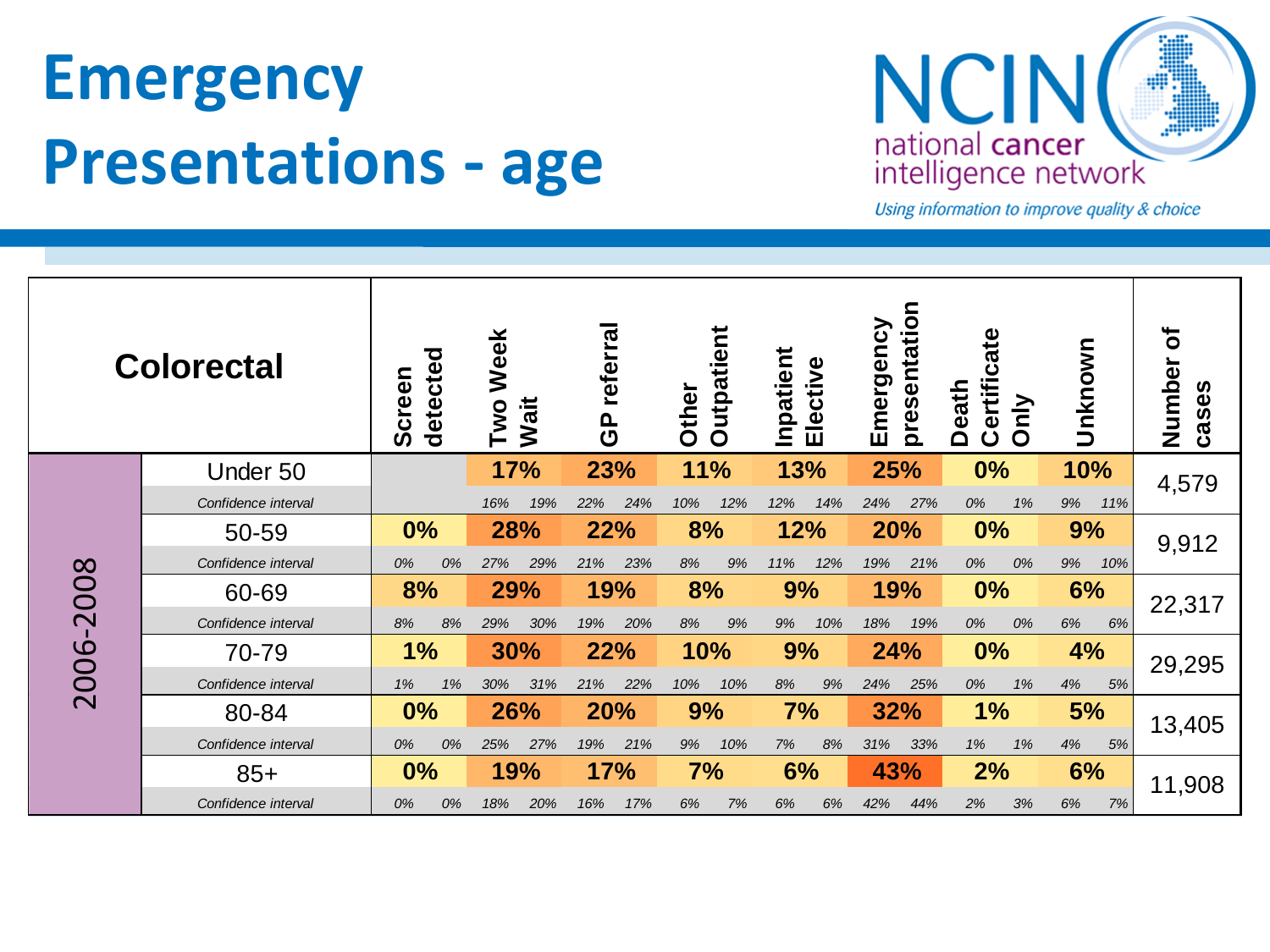### **Emergency Presentations - sex**



Using information to improve quality & choice

| Liver                   |                                                                                                                                                                                                                                                                                       | referra<br>Week<br>Wait<br><b>Lwo</b><br><u>၉</u> |            | utpatient<br>Other | Inpatient<br>Elective | presentation<br>Emergency | ertificat<br>eath | Unknown  | ð<br>Number<br>cases |
|-------------------------|---------------------------------------------------------------------------------------------------------------------------------------------------------------------------------------------------------------------------------------------------------------------------------------|---------------------------------------------------|------------|--------------------|-----------------------|---------------------------|-------------------|----------|----------------------|
| 008<br>2006-            | <b>Male</b>                                                                                                                                                                                                                                                                           | 8%                                                | 19%        | 13%                | 5%                    | 46%                       | 2%                | 7%       | 5,391                |
|                         | Confidence interval                                                                                                                                                                                                                                                                   | 7%<br>9%                                          | 18%<br>20% | 12%<br>14%         | 5%<br>6%              | 48%<br>45%                | 2%<br>2%          | 6%<br>8% |                      |
| $\overline{\mathsf{C}}$ | Female                                                                                                                                                                                                                                                                                | 9%                                                | 15%        | 11%                | 5%                    | 52%                       | 2%                | 6%       | 3,185                |
|                         | Confidence interval                                                                                                                                                                                                                                                                   | 10%<br>8%                                         | 14%<br>17% | 12%<br>10%         | 5%<br>6%              | 53%<br>50%                | 1%<br>2%          | 5%<br>7% |                      |
|                         | Perceived differences in emergency presentations by sex are determined greatly by<br>differences in age distributions between sexes. For liver cancer, 22% of cases in<br>males occur people aged 80 and over compared to 36% of female cases occurring<br>in people aged 80 and over |                                                   |            |                    |                       |                           |                   |          |                      |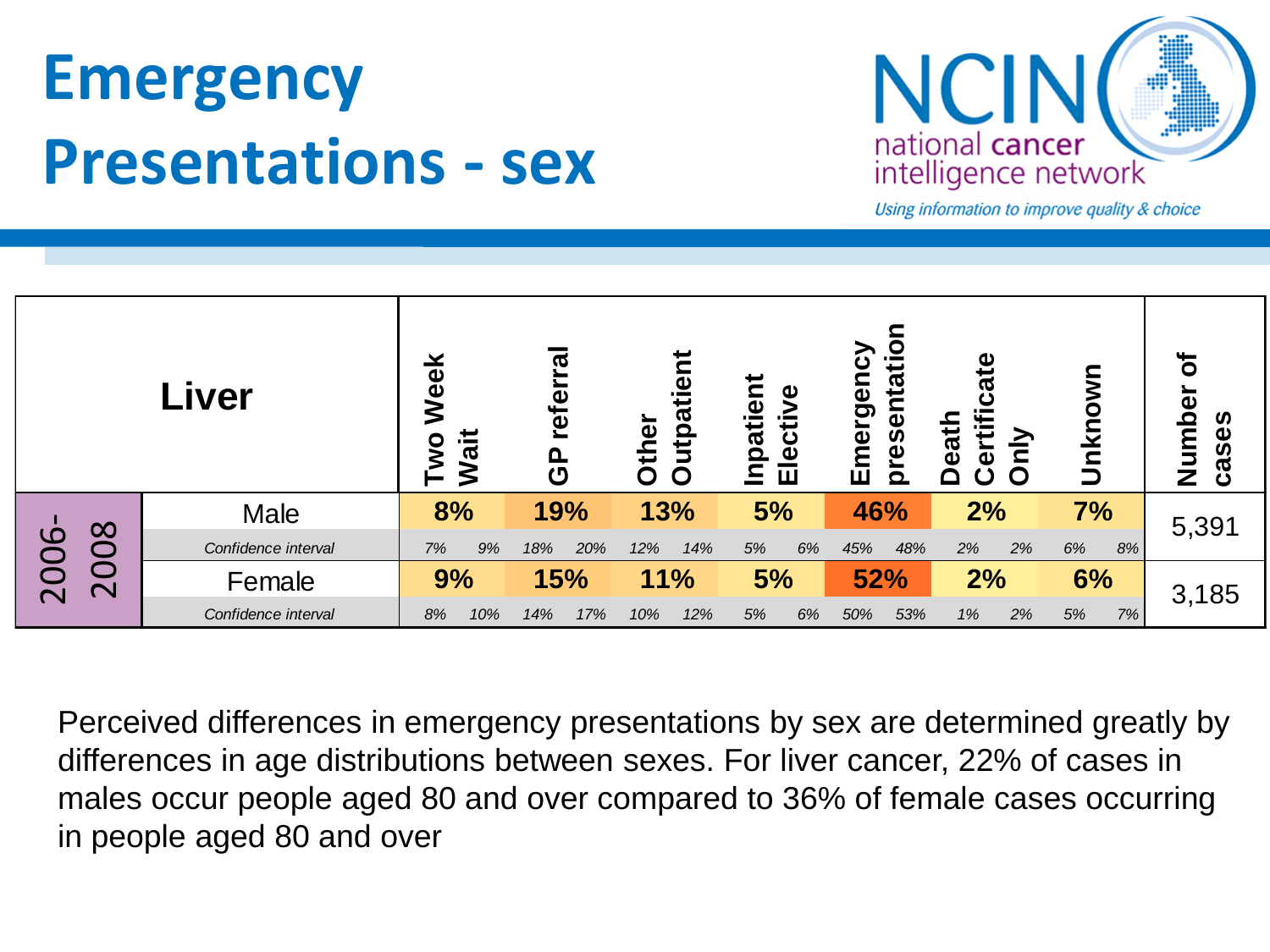## **Emergency Presentations - deprivation**



| <b>Pancreas</b> |                     | Week<br>Wait<br><b>DWO</b> | referra<br>$\frac{a}{c}$ | <b>Outpatient</b><br>Other | Inpatient<br>Elective | presentation<br>Emergency | ate<br><u>ific</u><br><b>Death</b><br>$\overline{\mathbf{0}}$<br>Ŏ<br>O | Unknown  | ð<br>Number<br>cases |
|-----------------|---------------------|----------------------------|--------------------------|----------------------------|-----------------------|---------------------------|-------------------------------------------------------------------------|----------|----------------------|
|                 | (least deprived)    | 13%                        | 17%                      | 10%                        | 8%                    | 43%                       | 2%                                                                      | 8%       | 3,847                |
|                 | Confidence interval | 14%<br>12%                 | 18%<br>16%               | 11%<br>9%                  | 7%<br>9%              | 42%<br>45%                | 1%<br>2%                                                                | 7%<br>9% |                      |
|                 | $\overline{2}$      | 12%                        | <b>17%</b>               | 9%                         | 6%                    | 48%                       | 1%                                                                      | 7%       | 4,353                |
|                 | Confidence interval | 13%<br>11%                 | 18%<br>16%               | 8%<br>10%                  | 7%<br>5%              | 46%<br>49%                | 1%<br>2%                                                                | 6%<br>7% |                      |
|                 | 3                   | 11%                        | 16%                      | 10%                        | 6%                    | 50%                       | 1%                                                                      | 6%       | 4,373                |
|                 | Confidence interval | 12%<br>10%                 | 15%<br>17%               | 9%<br>10%                  | 6%<br>7%              | 49%<br>52%                | 1%<br>2%                                                                | 6%<br>7% |                      |
| 2006-2008       | 4                   | 10%                        | 15%                      | 9%                         | 5%                    | 54%                       | 1%                                                                      | 5%       | 3,966                |
|                 | Confidence interval | 9%<br>11%                  | 14%<br>16%               | 8%<br>10%                  | 4%<br>6%              | 52%<br>56%                | 1%<br>2%                                                                | 5%<br>6% |                      |
|                 | 5 (most deprived)   | 9%                         | 14%                      | 9%                         | 4%                    | 56%                       | 2%                                                                      | 5%       | 3,357                |
|                 | Confidence interval | 8%<br>10%                  | 13%<br>16%               | 9%<br>11%                  | 3%<br>5%              | 54%<br>58%                | 2%<br>1%                                                                | 5%<br>6% |                      |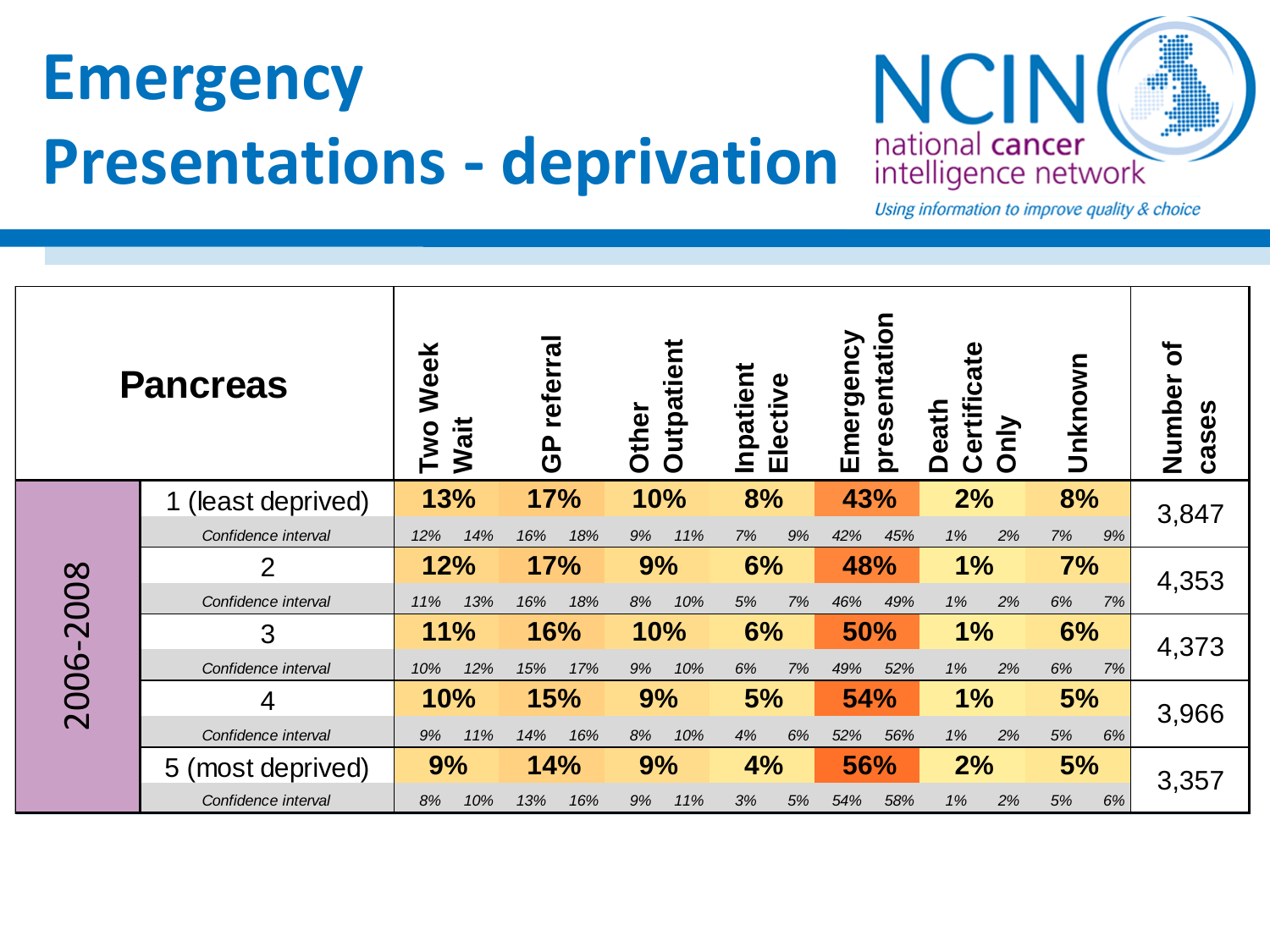### **Emergency Presentations - ethnicity**



| Lung      |                     | Week<br>Two<br>Wait |     | referra<br><u>၉</u> |     | <b>Outpatient</b><br>Other |     | Inpatient<br>Elective |     | presentation<br>Emergency |     | Certificate<br><b>Death</b><br>Only |    | Unknown |     | ð<br>Number<br>cases |
|-----------|---------------------|---------------------|-----|---------------------|-----|----------------------------|-----|-----------------------|-----|---------------------------|-----|-------------------------------------|----|---------|-----|----------------------|
|           | Asian               | 16%                 |     | 23%                 |     | 12%                        |     | 5%                    |     | 38%                       |     | 0%                                  |    | 6%      |     | 791                  |
|           | Confidence interval | 13%                 | 19% | 20%                 | 26% | 10%                        | 14% | 4%                    | 7%  | 35%                       | 42% | 0%                                  | 1% | 4%      | 8%  |                      |
|           | <b>Black</b>        | 19%                 |     | 20%                 |     | 9%                         |     | 4%                    |     | 41%                       |     | 0%                                  |    | 7%      |     | 566                  |
|           | Confidence interval | 16%                 | 22% | 17%                 | 24% | 7%                         | 12% | 3%                    | 6%  | 37%                       | 45% | 0%                                  | 1% | 5%      | 9%  |                      |
|           | Chinese             | 24%                 |     | 23%                 |     | 10%                        |     | 4%                    |     | 33%                       |     |                                     |    | 6%      |     | 118                  |
|           | Confidence interval | 17%                 | 32% | 16%                 | 31% | 6%                         | 17% | 2%                    | 10% | 25%                       | 42% |                                     |    | 3%      | 12% |                      |
|           | <b>Mixed</b>        | 23%                 |     | 19%                 |     | 12%                        |     | 4%                    |     | 39%                       |     |                                     | 4% |         | 181 |                      |
|           | Confidence interval | 17%                 | 29% | 14%                 | 26% | 8%                         | 17% | 2%                    | 8%  | 32%                       | 46% |                                     |    | 2%      | 8%  |                      |
| 2006-2008 | White               | 25%                 |     | 18%                 |     | 10%                        |     | 4%                    |     | 39%                       |     | 0%                                  |    | 3%      |     | 80,042               |
|           | Confidence interval | 25%                 | 25% | 18%                 | 19% | 10%                        | 11% | 4%                    | 5%  | 39%                       | 39% | 0%                                  | 0% | $3%$    | 3%  |                      |
|           | Other ethnic group  | 23%                 |     |                     | 18% |                            | 10% |                       | 5%  | 36%                       |     | 0%                                  |    | 8%      |     | 513                  |
|           | Confidence interval | 20%                 | 27% | 15%                 | 21% | 7%                         | 12% | 4%                    | 7%  | 32%                       | 41% | 0%                                  | 1% | 6%      | 10% |                      |
|           | Unknown             | 18%                 |     | 12%                 |     | 5%                         |     | 4%                    |     | <b>37%</b>                |     | 7%                                  |    | 17%     |     | 14,524               |
|           | Confidence interval | 17%                 | 18% | 12%                 | 13% | 5%                         | 6%  | 4%                    | 4%  | 36%                       | 38% | 7%                                  | 7% | 17%     | 18% |                      |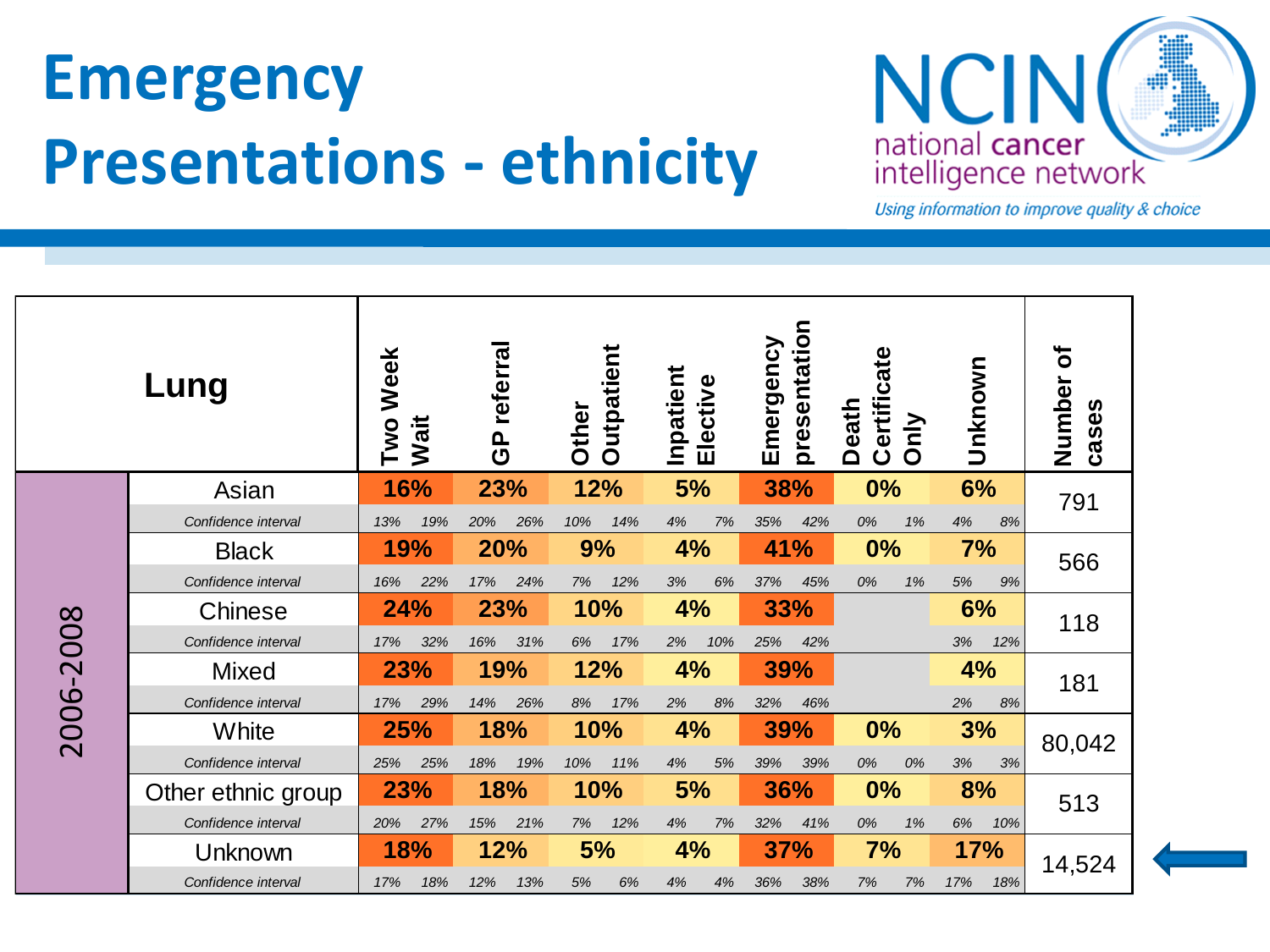# **Patient Experience Survey- ethnicity**



- 25 questions showed statistical differences with all differences showing more negative results from ethnic minority cancer patients than for white patients including:
	- Saw GP once or twice only before being told needed to go to hospital
	- Patient felt they were seen as soon as necessary
	- Completely understood the explanation of what was wrong with them
	- Given easy to understand written information about their cancer
	- Patient often thought doctors / nurses were deliberately not telling them certain things
	- Overall rating of care excellent / very good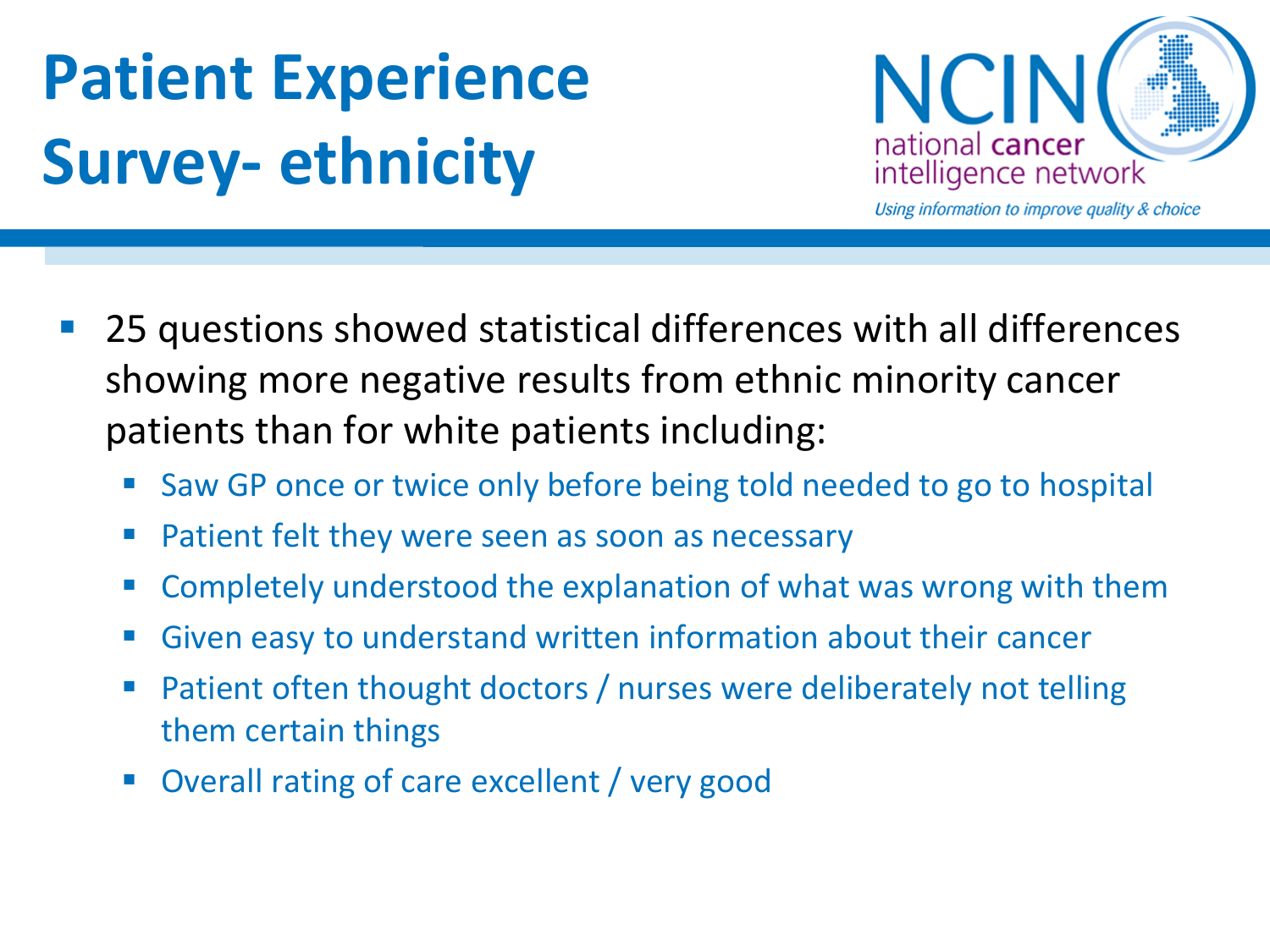### **PES - Gender**



- **There were 46 questions which showed differences between** sexes, with men being more positive than women on 31 of these:
	- Men are more positive about staff and staff working well together than are women
	- Men are more positive about privacy, being given respect and dignity, being told enough about their condition and treatment, and about being treated as a person rather than as a set of symptoms
	- Women were more likely to say that they saw their GP only once or twice before being referred on to hospital
	- Women were more likely to say that their health stayed the same in the waiting period before seeing a hospital doctor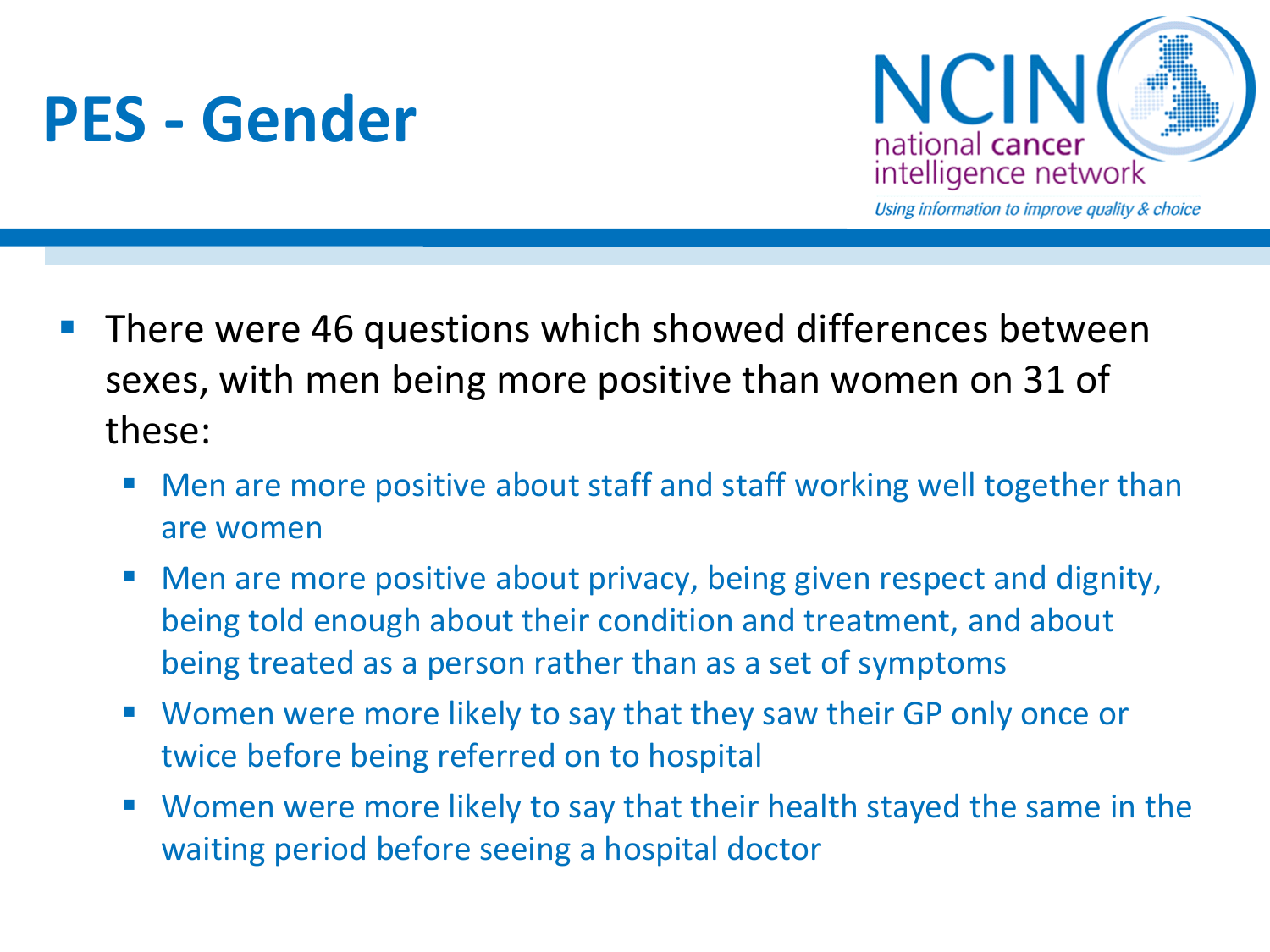### **PES - Age**



Using information to improve quality & choice

**Deta** On many questions, the youngest age group (16-25) is the least positive, with the most positive group usually being those patients in the middle years of life or early old age

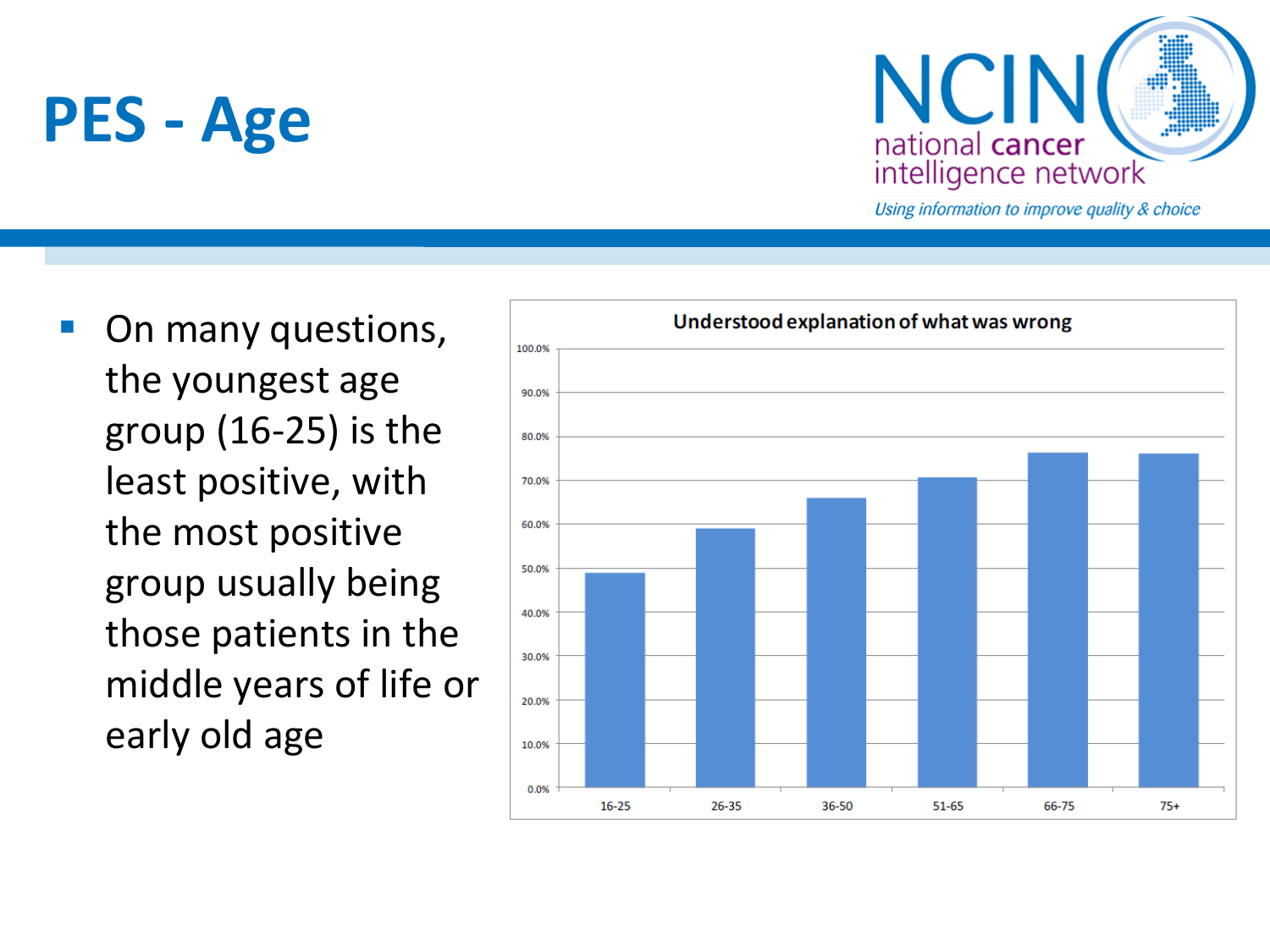### **PES - Age**





- On most issues, the normal age distribution is for the youngest age cohort to be the most critical of the services they have received.
- **Oldest age group was** least likely to say they were given the name of a CNS